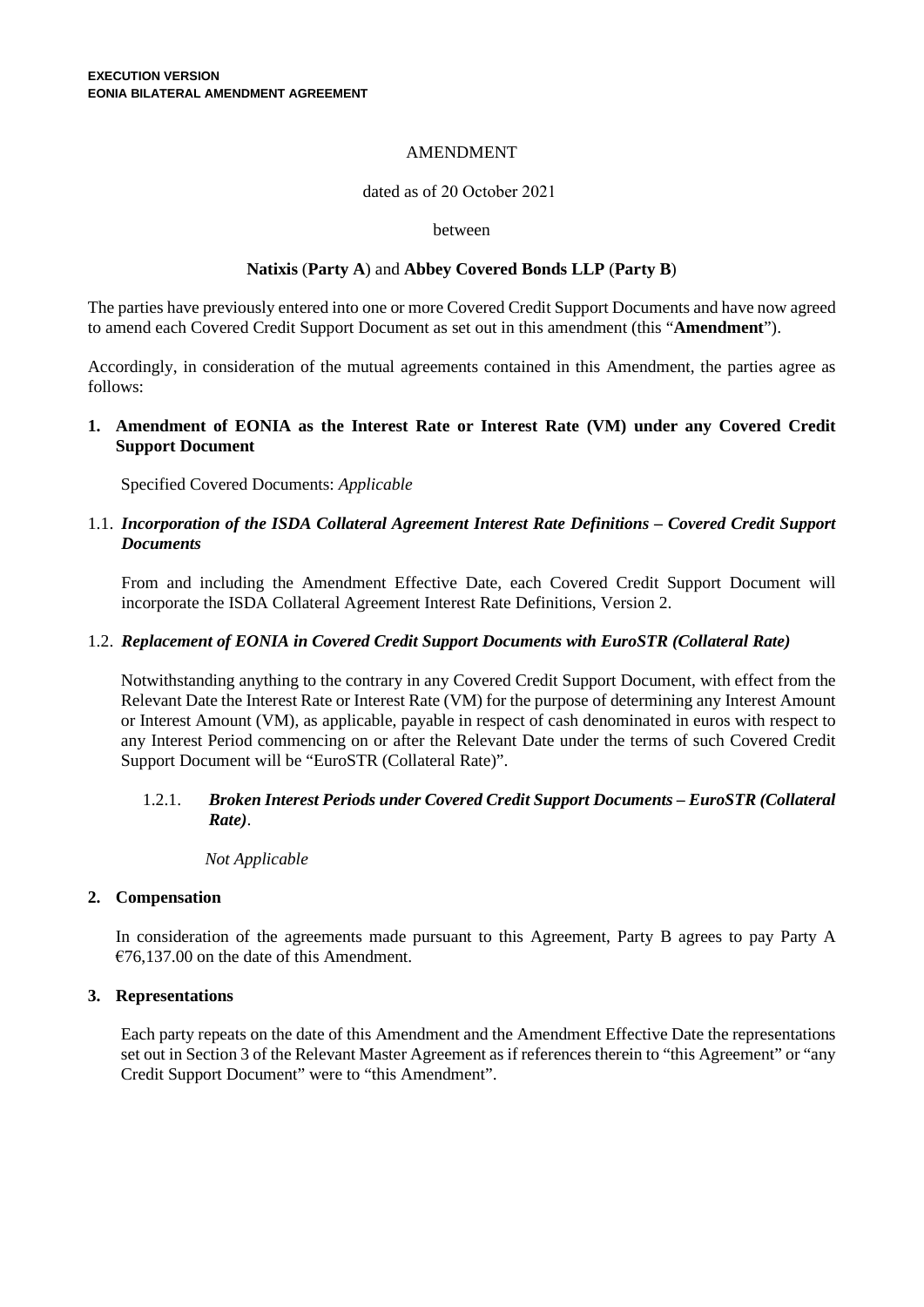## **4. Miscellaneous**

#### 4.1. **Entire Agreement; Restatement**

- 4.1.1. This Amendment constitutes the entire agreement and understanding of the parties with respect to its subject matter and supersedes all oral communication and prior writings (except as otherwise provided herein) with respect thereto.
- 4.1.2. Except for any amendment to a Covered Document made pursuant to this Amendment, all terms and conditions of a Covered Document will continue in full force and effect in accordance with its provisions. References to a Covered Document will be references to the relevant Covered Document as amended by this Amendment.
- 4.2. **Amendments***.* No amendment, modification or waiver in respect of the matters contemplated by this Amendment will be effective unless made in accordance with the terms of the Relevant Master Agreement.
- 4.3. **Counterparts.** This Amendment may be executed and delivered in counterparts (including transmission by facsimile, electronic messaging system or e-mail), each of which will be deemed an original.
- 4.4. **Headings***.* The headings used in this Amendment are for convenience of reference only and are not to affect the construction of or to be taken into consideration in interpreting this Amendment.
- 4.5. **Governing Law**. This Amendment (and, to the extent possible, any non-contractual obligations arising out of or in connection with it) shall be governed by and construed in accordance with the laws of England and Wales.
- 4.6. **Jurisdiction**. Solely for the purpose of any dispute, claim, difference or controversy arising out of, relating to or having any connection with this Amendment, including any dispute as to its existence, validity, interpretation, performance, breach or termination or the consequences of its nullity and any dispute relating to any non-contractual obligations arising out of or in connection with it ("**Proceedings**"), each party irrevocably:
	- 4.6.1. submits to the exclusive jurisdiction of the English courts; and
	- 4.6.2. waives any objection which it may have at any time to the laying of venue of any Proceedings brought in any such court, waives any claim that such Proceedings have been brought in an inconvenient forum and further waives the right to object, with respect to such Proceedings, that such court does not have any jurisdiction over such party.

## 4.7. **Service of Process**

Party B irrevocably appoints the Process Agent, if any, specified opposite its name in the Relevant Master Agreement to receive, for it and on its behalf, service of process in any disputes arising out of this Amendment or any non-contractual obligations arising out of or relating to it. If for any reason such party's Process Agent is unable to act as such, such party will promptly notify the other party and within 30 days appoint a substitute process agent acceptable to the other party. The parties irrevocably consent to service of process given in the manner provided for notice in the Relevant Master Agreement.

## 4.8. **Contracts (Rights of Third Parties) Act 1999**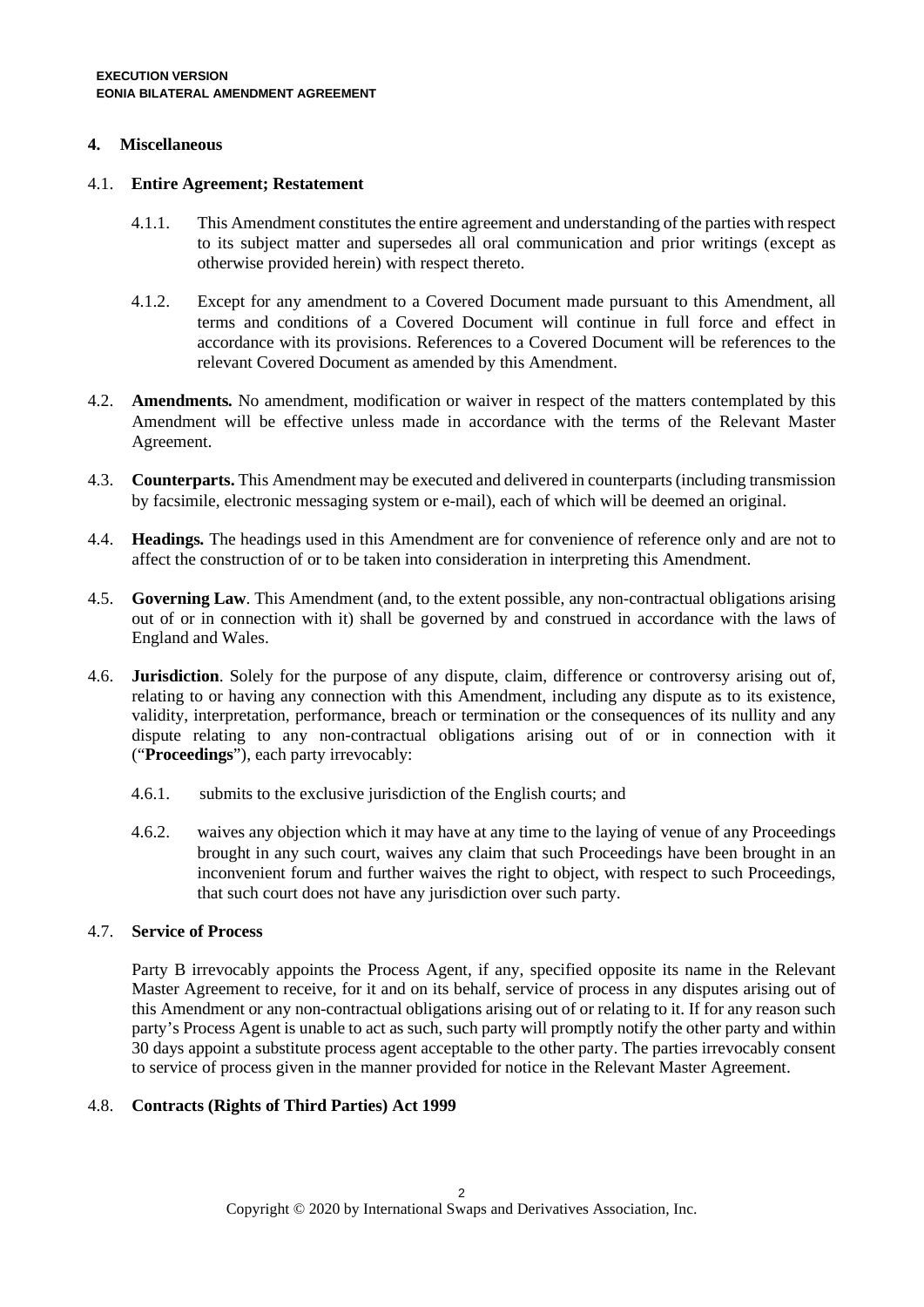A person who is not a party to this Amendment shall not have any rights under the Contracts (Rights of Third Parties) Act 1999 to enforce, or enjoy the benefit of, any term of this Amendment. This does not affect any right or remedy of a third party which exists, or is available, apart from the Contracts (Rights of Third Parties) Act 1999.

## **5. Definitions**

- 5.1. Capitalised terms used in this Amendment and not otherwise defined herein shall have the meanings given to them with respect to any Covered Credit Support Document, in such Covered Credit Support Document.
- 5.2. For the purposes of this Amendment, the following terms will have the following meanings:

**Amendment Effective Date** means the date of this Amendment.

**Covered Credit Support Document** means the Specified Covered Document, as specified in Annex III.

**Covered Document** means each Covered Credit Support Document.

**EONIA** means the euro overnight index average provided by European Money Markets Institute as administrator of the benchmark (or any successor administrator of the euro overnight index average) on the EMMI Website, and a reference to EONIA in any Covered Credit Support Document means any reference to EONIA, howsoever described.

**EONIA (Collateral Rate)** has the meaning given in the ISDA Collateral Agreement Interest Rate Definitions.

**EMMI Website** has the meaning given in the ISDA Collateral Agreement Interest Rate Definitions.

**EuroSTR (Collateral Rate)** has the meaning given in the ISDA Collateral Agreement Interest Rate Definitions.

**ISDA Collateral Agreement Interest Rate Definitions** means version 2 of the ISDA Collateral Agreement Interest Rate Definitions.

**ISDA** means the International Swaps and Derivatives Association, Inc.

**ISDA Master Agreement** means an ISDA 2002 Master Agreement, an ISDA 2002 Master Agreement (French law), an ISDA 2002 Master Agreement (Irish law), a 1992 ISDA Master Agreement (Multicurrency – Cross Border), a 1992 ISDA Master Agreement (Local Currency – Single Jurisdiction), a 1987 ISDA Interest Rate Swap Agreement or a 1987 ISDA Interest Rate and Currency Exchange Agreement, in each case as published by ISDA.

**Master Agreement** means an ISDA Master Agreement or an Additional Master Agreement that has been entered into by execution by the parties thereto (whether directly or through the agency of a third party) or by execution by the parties thereto (whether directly or through the agency of a third party) of a confirmation pursuant to which the parties are deemed to have entered into an ISDA Master Agreement or an Additional Master Agreement.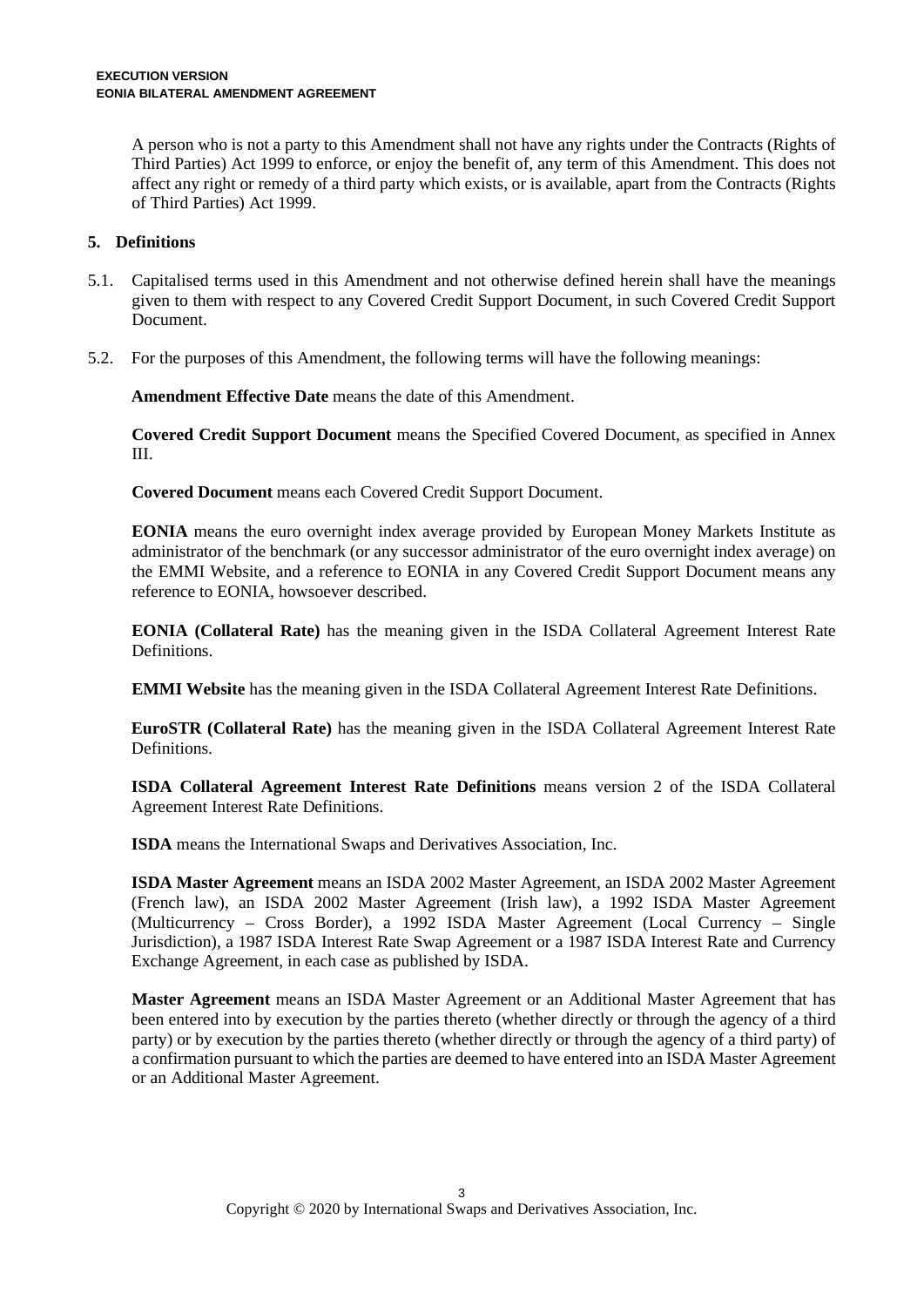#### **EXECUTION VERSION** EONIA BILATERAL AMENDMENT AGREEMENT

Party Agreed Excluded Credit Support Document means any document specified as such in Annex II and each Credit Support Document that provides by its terms that such document shall not be a Covered Credit Support Document for the purposes of this Amendment.

Relevant Date means in respect of each Covered Credit Support Document 1 November 2021.

Relevant Master Agreement means, in respect of each amendment to a Covered Credit Support Document, the Master Agreement (or equivalent thereof, including any deemed master agreement) to which such Covered Document.

IN WITNESS WHEREOF the parties have executed this Amendment on the respective dates specified below with effect from the Amendment Effective Date.

| <b>NATIXIS</b><br>(Name of Party) | <b>ABBEY COVERED BONDS LLP</b><br>(Name of Party) |
|-----------------------------------|---------------------------------------------------|
| By: $\dots$                       |                                                   |
| Name:                             | Name:                                             |
| Title:                            | Title:                                            |
| Date:                             | Date:                                             |
|                                   |                                                   |
|                                   |                                                   |
|                                   |                                                   |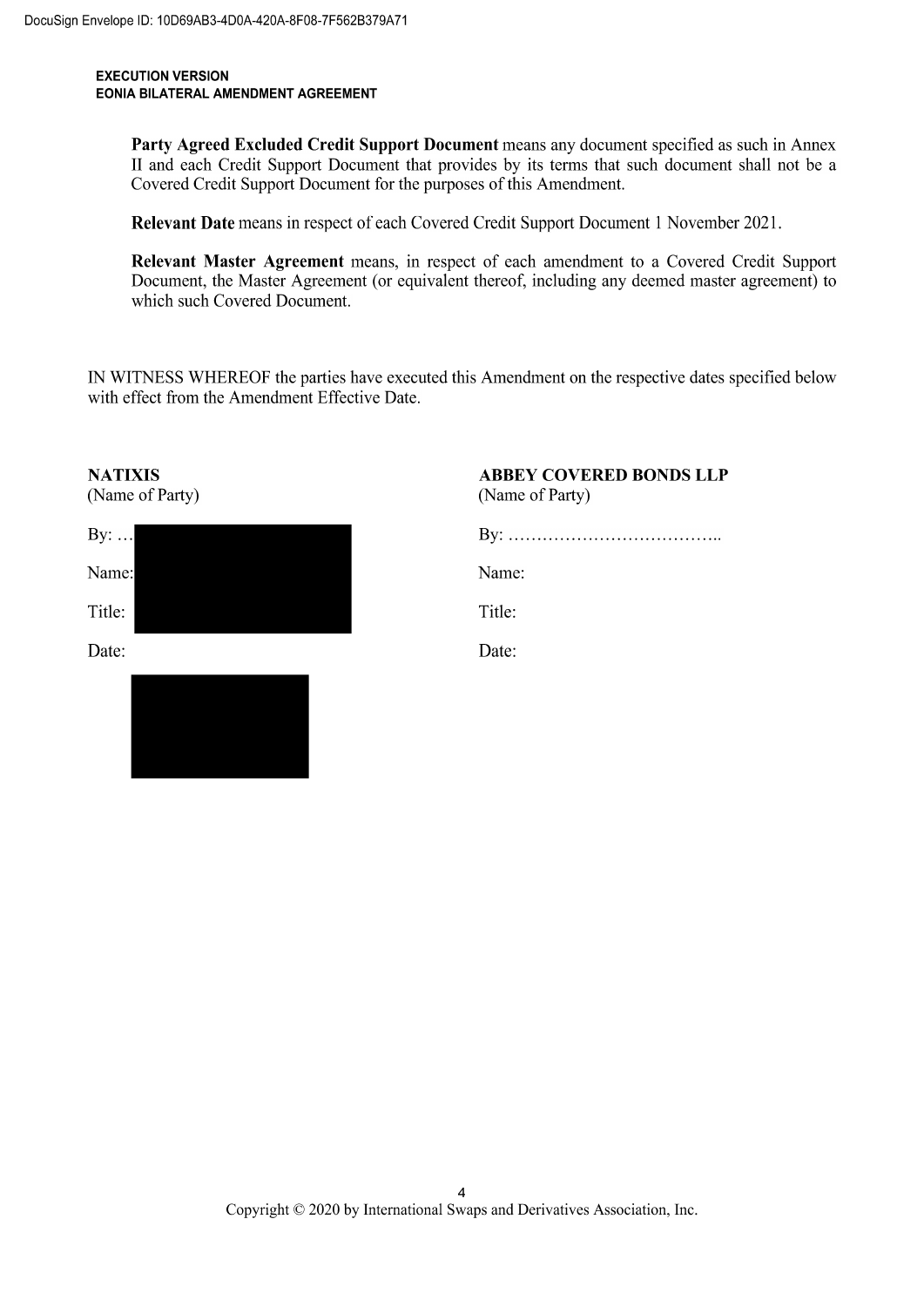**Party Agreed Excluded Credit Support Document** means any document specified as such in Annex II and each Credit Support Document that provides by its terms that such document shall not be a Covered Credit Support Document for the purposes of this Amendment.

**Relevant Date** means in respect of each Covered Credit Support Document 1 November 2021.

**Relevant Master Agreement** means, in respect of each amendment to a Covered Credit Support Document, the Master Agreement (or equivalent thereof, including any deemed master agreement) to which such Covered Document.

IN WITNESS WHEREOF the parties have executed this Amendment on the respective dates specified below with effect from the Amendment Effective Date.

| <b>NATIXIS</b><br>(Name of Party) | <b>ABBEY COVERED BONDS LLP</b><br>(Name of Party) |
|-----------------------------------|---------------------------------------------------|
|                                   | By:                                               |
| Name:                             | Name:                                             |
| Title:                            | Title:                                            |
| Date:                             | Date:                                             |
|                                   |                                                   |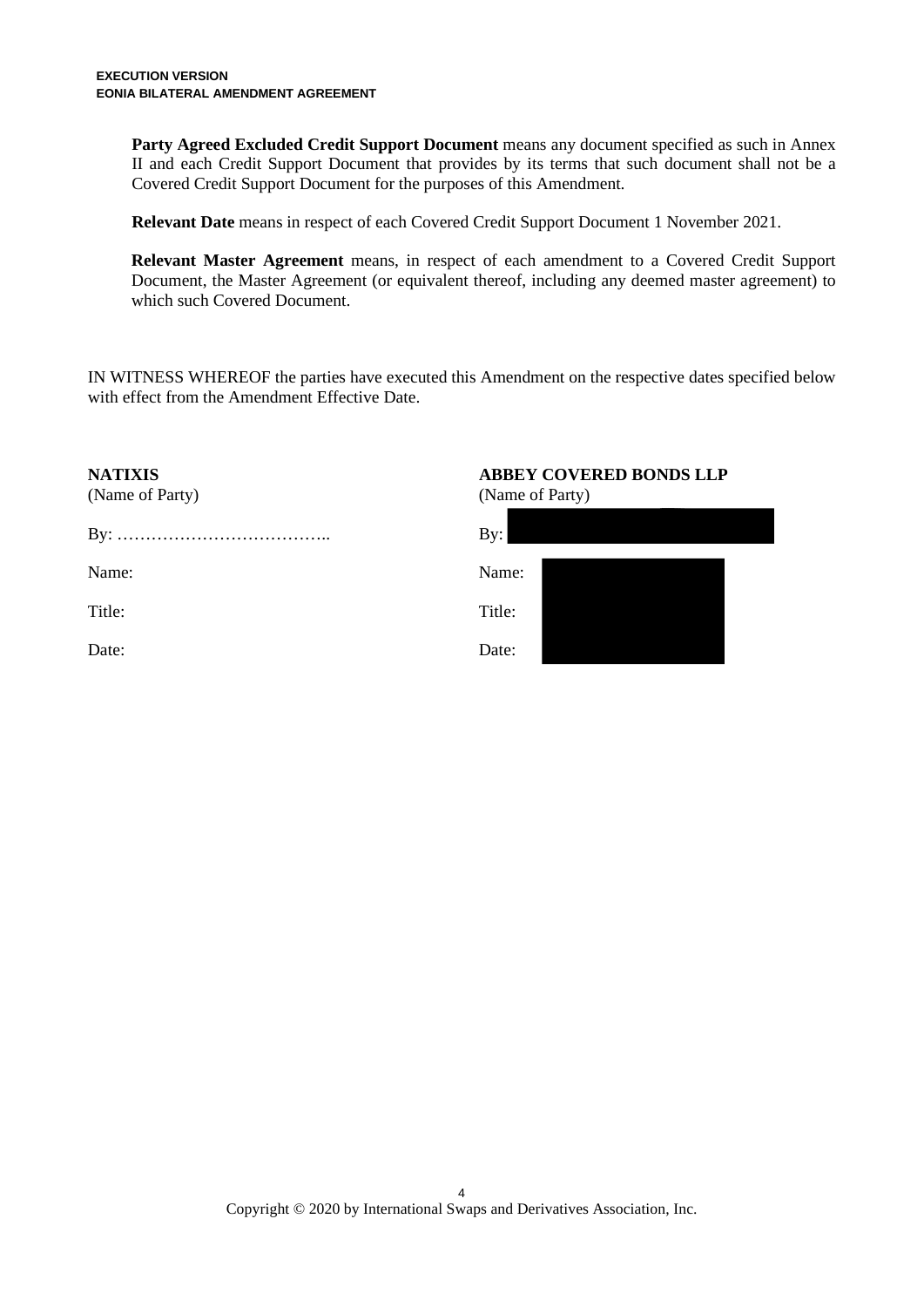### **Annex I**

# **Additional Credit Support Documents**

*Not Applicable*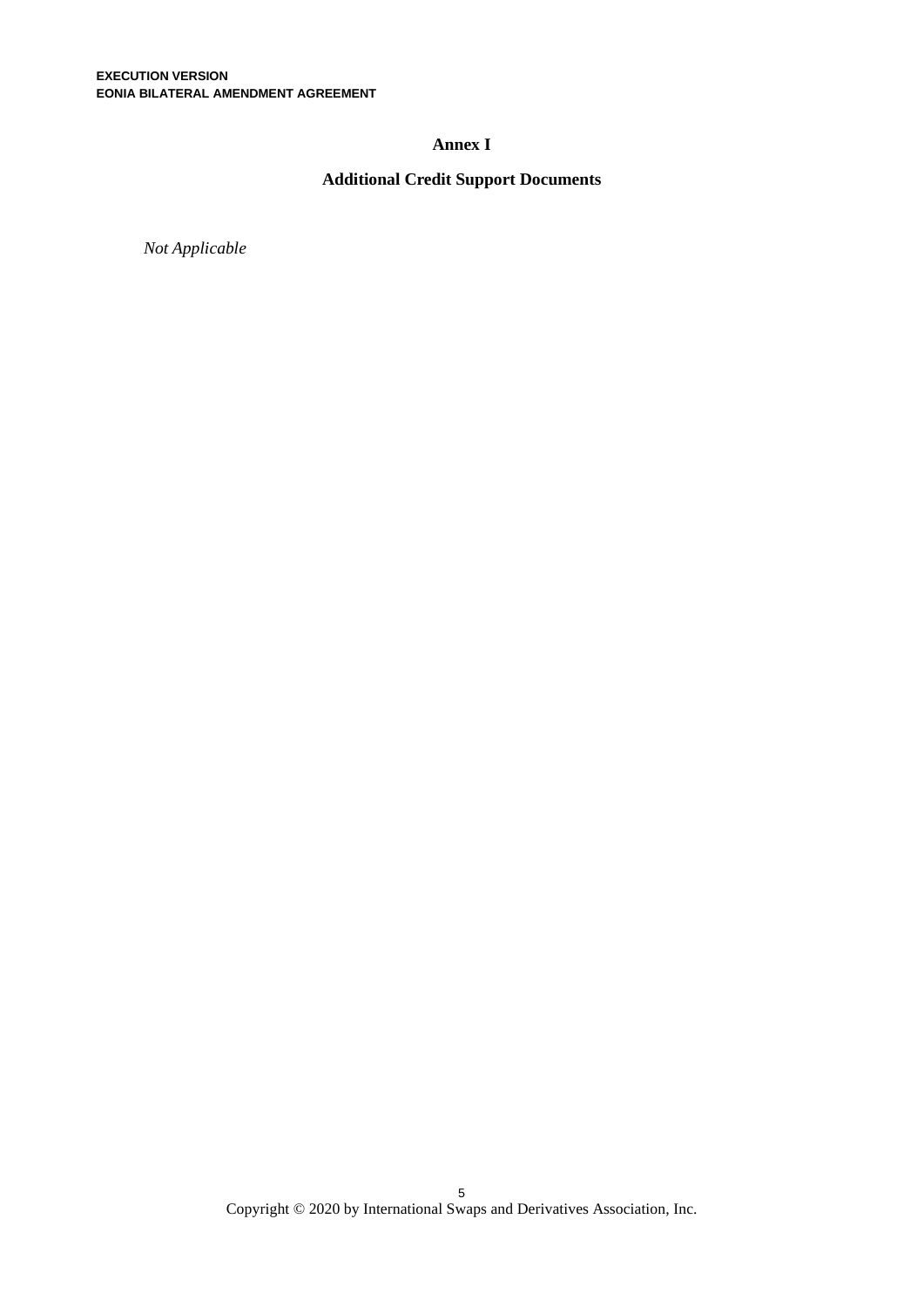## **Annex II**

# **Party Agreed Excluded Credit Support Documents**

*Not Applicable*